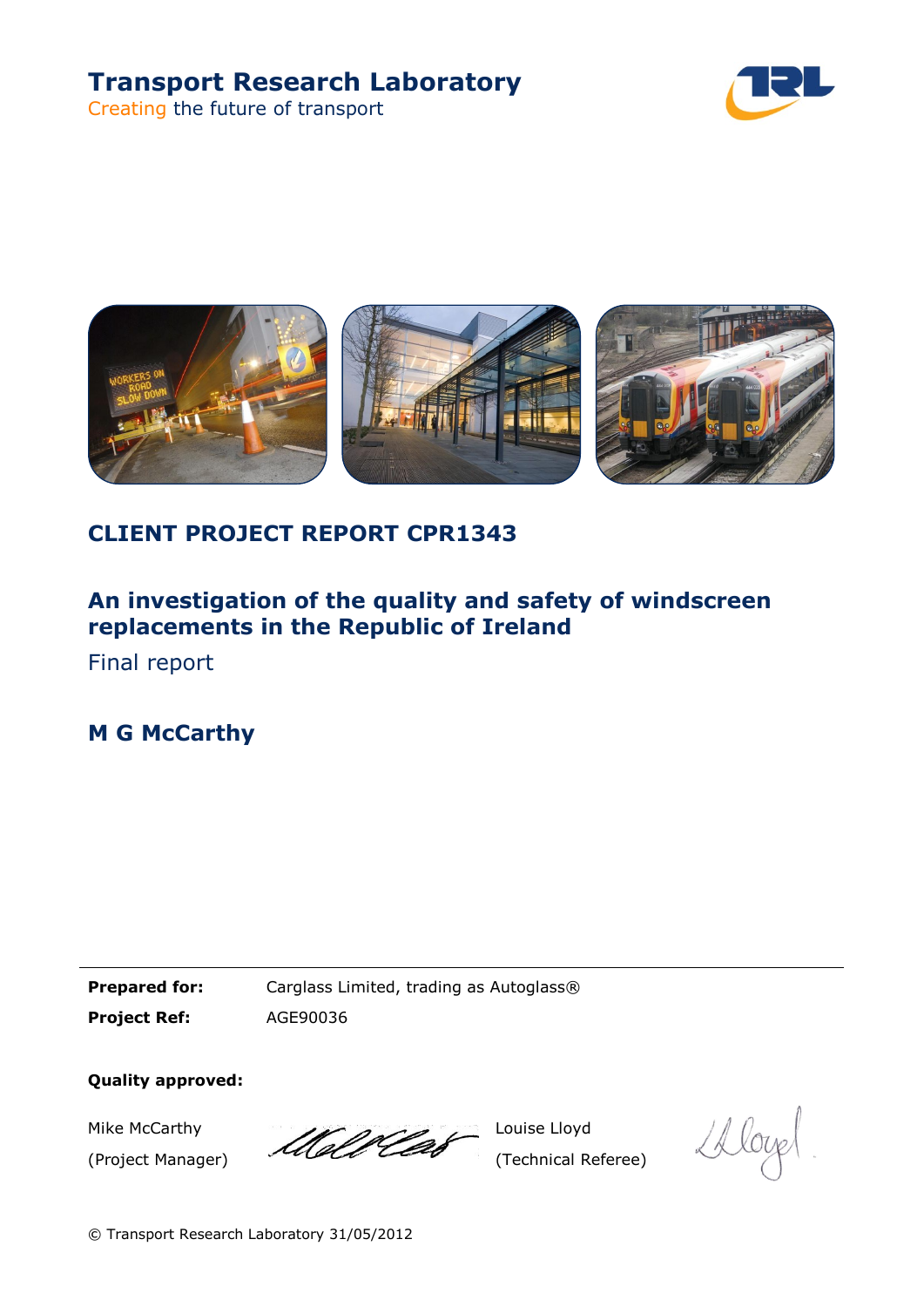### Disclaimer

This report has been produced by the Transport Research Laboratory under a contract with Carglass Limited, trading as Autoglass®. Any views expressed in this report are not necessarily those of Autoglass®.

The information contained herein is the property of TRL Limited and does not necessarily reflect the views or policies of the customer for whom this report was prepared. Whilst every effort has been made to ensure that the matter presented in this report is relevant, accurate and up-to-date, TRL Limited cannot accept any liability for any error or omission, or reliance on part or all of the content in another context.

When purchased in hard copy, this publication is printed on paper that is FSC (Forest Stewardship Council) and TCF (Totally Chlorine Free) registered.

### Contents amendment record

This report has been amended and issued as follows:

| <b>Version</b> | Date     | <b>Description</b> | <b>Editor</b> | <b>Technical Referee</b> |
|----------------|----------|--------------------|---------------|--------------------------|
|                | 31/05/12 | Final report       | Mike McCarthy | Louise Lloyd             |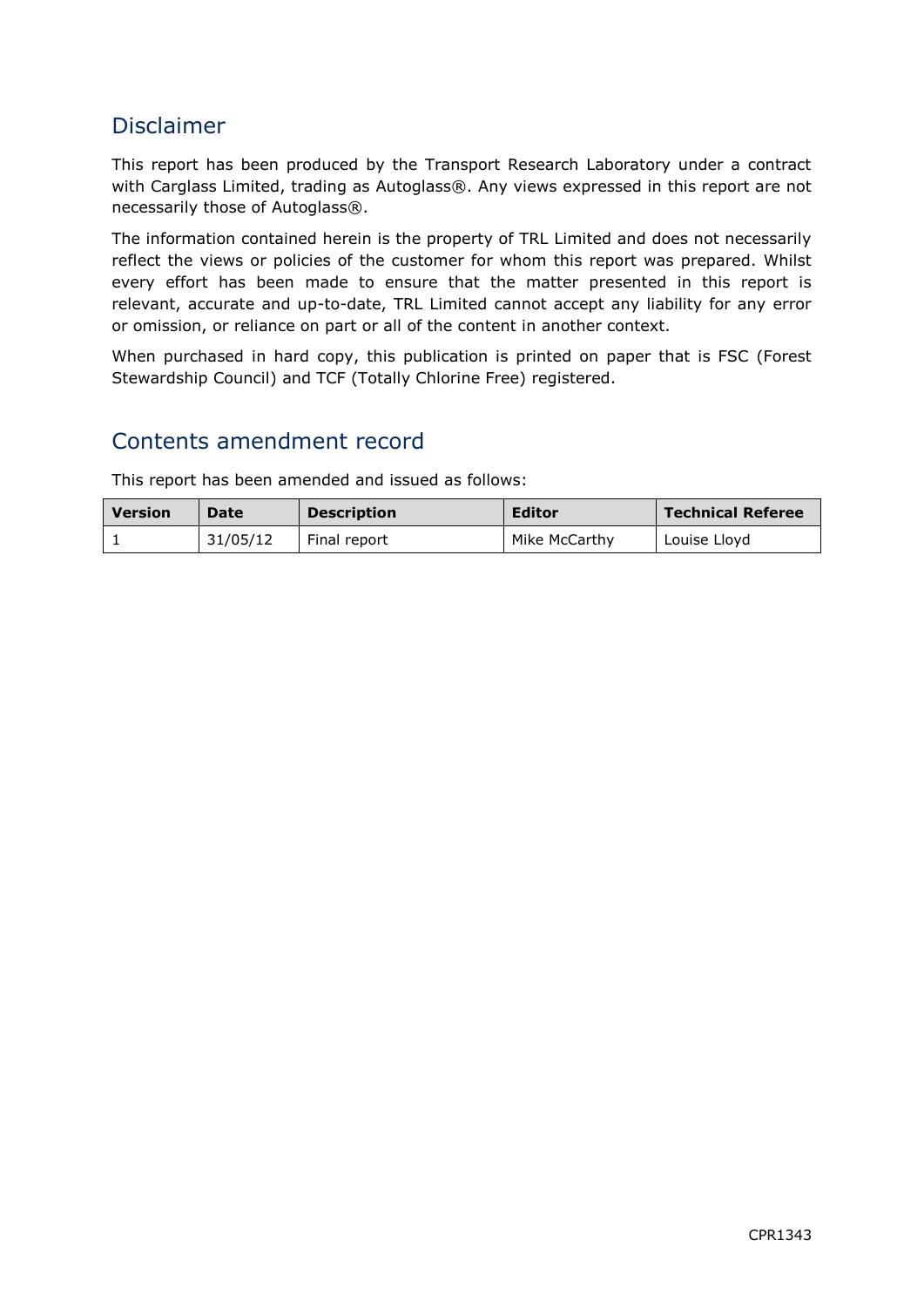

### **1 Introduction**

In the course of carrying out windscreen replacements, anecdotal evidence from Autoglass® technicians in the Republic of Ireland suggested that a relatively significant proportion of previously replaced windscreens were of poor quality, in some cases to such an extent that the previous replacement might potentially constitute a risk to safety. Autoglass<sup>®</sup> were concerned about this apparent feature of their market and asked TRL to design and implement a research study which aimed to quantify the percentage of previously replaced windscreens that have quality or safety deficiencies in the Republic of Ireland vehicle fleet.

This report presents a description of how the study was designed and conducted and presents the results of the study with respect to the project aim.

### **2 Why is a good windscreen replacement important?**

#### **2.1 Replacement quality**

It is important that, when a windscreen becomes damaged and the damage cannot be repaired, the windscreen is replaced such that the car is returned to its original condition. Poor replacements – replacements for which the incorrect products or procedures have been used - have the potential to lead to increased wind noise and ingress of water into the passenger compartment. This can occur if the bond does not have full adhesion around the windscreen perimeter, or if the windscreen is not aligned in the aperture correctly. While these issues may not directly affect safety, they are indicative that the replacement has not been conducted with diligence and professionalism. At the extreme, replacements which are poorly conducted have the potential to affect safety and, furthermore, replacements which have quality issues could conceivably become safety issues over time. This is particularly true for the strength of the bond if the incorrect products have been used, or if poor procedures allow moisture to leak into the bond. Over time, this may weaken the adhesion and allow rust to form around the windscreen perimeter.

#### **2.2 Replacement safety**

A correctly fitted, bonded windscreen is important to safety for several reasons. These issues are discussed in the following sections.

#### *2.2.1 Airbag inflation*

A strongly bonded windscreen is important for the correct deployment and stability of a passenger airbag because it inflates directly against the windscreen.

In a vehicle impact, the airbags deploy to offer protection to the occupant by arresting the occupant before striking any hard structures. The timing and position of the airbag inflation is important for the level of protection that the system provides. Passenger airbags typically deploy marginally later than the driver airbag and inflate against the windscreen. If the windscreen becomes displaced from the frame the airbag will be less supported and the position of the airbag could be influenced. This has the potential to affect the level of protection offered by the airbag, meaning that the occupant does not receive the level of protection intended by the airbag system.